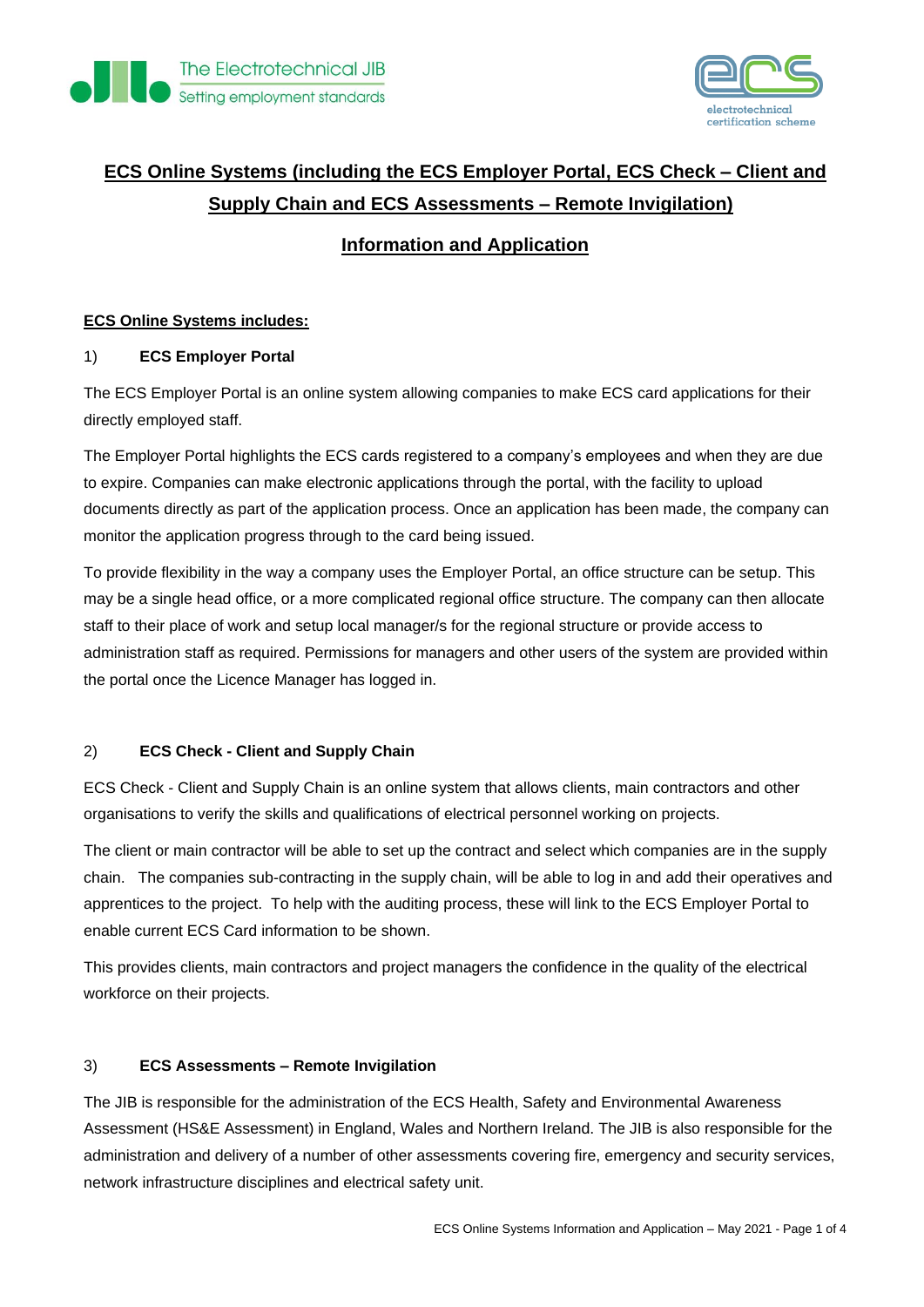In registering for the ECS Online Services, licensed assessment centres have access to offer the ECS Assessments by remote invigilation to their directly engaged staff on demand. When an ECS Assessment has been passed, the delegate's ECS record is updated automatically with the result and is available for ECS card applications in MyECS and the ECS Employer Portal. These assessments are a separate and distinct process from an ECS card application and both processes need to be completed for the issuance of an ECS card (unless exemptions apply to the need for an ECS Health, Safety and Environmental Awareness Assessment).

There are a number of assessments available by Remote Invigilation and it is imperative the licensed organisation selects the correct assessment type for their staff member, as this cannot be changed after it has been booked and will result in the company requiring to book and pay for a new assessment type.

#### **Organisation Licence Requirements**

The JIB will consider applications from organisations that apply for ECS cards on behalf of their directly employed staff, manage their workforce via the Employer Portal, need to undertake ECS Assessments for their workforce by Remote Invigilation or wish to set up contracts for monitoring under the ECS Check system. Companies who are not members of the JIB or the ECA must include their Companies House company registration number, if they are incorporated entities (if not applicable please put N/A).

Licensed organisations must ensure the security of the system at all times. Access is granted to the company appointed staff through a two-factor login using a website login and a mobile phone verification code.

The licensed organisation must also ensure that each member of staff registered with the Portal has given their permission to the company to make an ECS card application, arrange an ECS Assessment or set up contracts through ECS Check on their behalf.

The ECS Check - Client and Supply Chain system will be made available to the following:

- Local and public authorities
- NHS Trusts and similar
- Clients
- Contractors
- Other relevant organisations

All organisations must confirm their acceptance of the terms and conditions for use of the online system. Full terms and conditions can be found in the Policies and Document section of the ECS card website [\(https://ecscard.org.uk/policies-and-documents\)](https://ecscard.org.uk/policies-and-documents).

#### **Equipment**

The ECS Online Systems require standard web enabled computer equipment.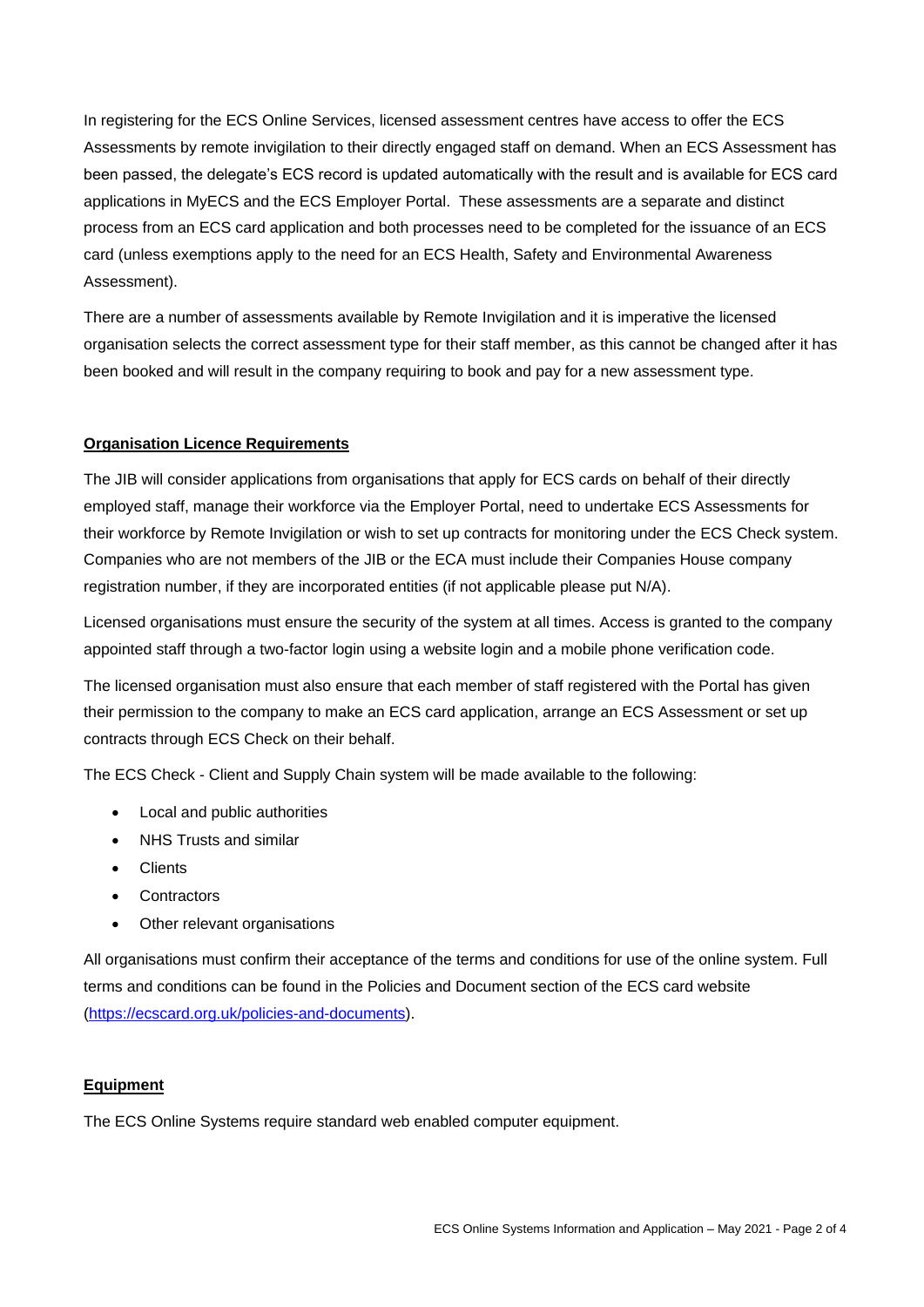The computer needed should be running at least Windows 7 or Mac OS X 10.8 with an internet connection and web browser (with JavaScript enabled). Details of the minimum equipment specification is available in the "IT Supported Systems" document that can be found in the Policies and Document section of ECS card website **(**<https://ecscard.org.uk/policies-and-documents>**)** or at <https://ecscard.org.uk/ECS/media/root/downloads/IT-Supported-Systems.pdf>

#### **Fees**

There is no charge made by the JIB for access to the ECS Online Systems.

ECS card applications made through the Employer Portal are charged at the normal published rates. These can be found at [www.ecscard.org.uk](http://www.ecscard.org.uk/)

ECS Assessments undertaken by Remote Invigilation are charged at the normal published rates. These can be found at [www.ecscard.org.uk](http://www.ecscard.org.uk/)

All fees for ECS applications or ECS Assessments are due at the time of purchase and must be paid in full to the JIB. This may be made by the company with an advance payment that the JIB holds on account or by using a Credit or Debit card. Alternatively, for orders over £250.00, a BACS payment can be made.

#### **Application process for ECS Online Systems**

Companies interested in using the ECS Employer Portal, ECS Check - Client and Supply Chain or ECS Assessments by Remote Invigilation must make an application to the JIB using the application form below.

The Licence Manager will be responsible for administering the security of the system access for their company. The application should be signed by the CEO, Director or someone within the organisation with senior authority.

The Licence Manager must nominate a member of staff that will be the Primary User of the system. The Primary User will manage ECS Card applications and add staff administrators as required by the company. Typically, they will be the HR or Labour manager or senior administrator. However, this can be anyone appropriate nominated by the organisation.

The company office structure will be set up by the JIB following a successful application. The Primary User will be contacted by the JIB to discuss the office structure and general use of the system. Operatives can be verified by the portal user or added by the company once they have access to the system. The Primary User may add other users and determine their permission levels in terms of what systems can be accessed by each and what level of control each will hold.

The JIB will carry out checks on the company application and licence manager to verify the validity of the application. By making an application, the applicant agrees to the JIB carrying out such checks it deems necessary to process the application.